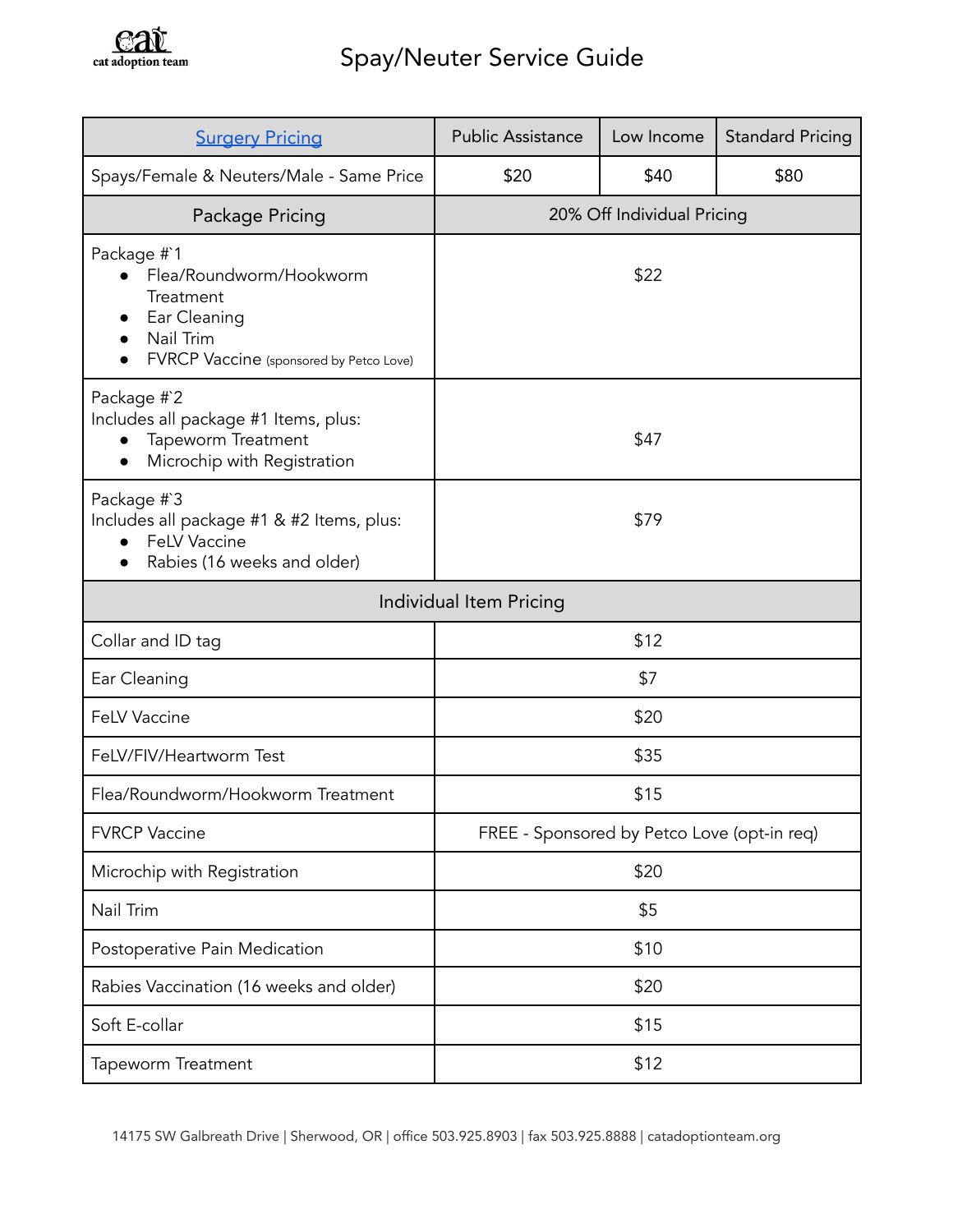

### Packages

#### Package #1 Bronze Package:

- **●** Flea, Roundworm, and Hookworm Treatment\*: At CAT, we use the flea product that contains Selamectin. This will kill fleas present on your cat and prevent reinfestation for one month. It also kills roundworms, hookworms, and ear mites.
- **●** Ear Cleaning: Depending on what the cat needs, this could be an ear cleaning solution used to clean the inside surface areas of the ear, or it may be a more extensive cleaning that includes an ear flushing if ear mites are involved. This only cleans the ears—no medication will be applied.
- **●** Nail Trim: All four feet will have the nails trimmed. The nails will grow back and the cat can still defend themselves, but they will have smaller nails and have less ability to scratch their surgical incision.
- FVRCP Vaccine: This vaccine protects against two viruses that cause symptoms similar to the human cold. The "P" portion protects against feline panleukopenia which is a virus that causes severe diarrhea, vomiting, and eventually death. The American Association of Feline Practitioners recommends this as a "core" vaccine. If this is the first vaccine your cat has received of this type, your cat will need a booster in 3-4 weeks from your veterinarian.

Package #2 Silver Package - Bronze items plus the following:

- **●** Tapeworm Treatment: This will get rid of tapeworms which are a worm cats get from fleas.
- **●** Microchip with Registration\*: If your cat is lost (even indoor-only cats can escape), a rescue agency or veterinarian can "scan" the cat and use the microchip information to return the cat to you.

Package #3 Gold Package - Bronze and Silver items plus the following:

- **●** FeLV Vaccine: Feline leukemia is a virus spread through saliva and blood. This is an important vaccine if your cat goes outside and might encounter other cats. Your cat will need a booster in 3-4 weeks in order to be fully effective.
- **●** Rabies Vaccine\* (must be at least 16 weeks old): This vaccine protects against rabies. The rabies vaccine we use lasts one year.

\* These items are also available individually.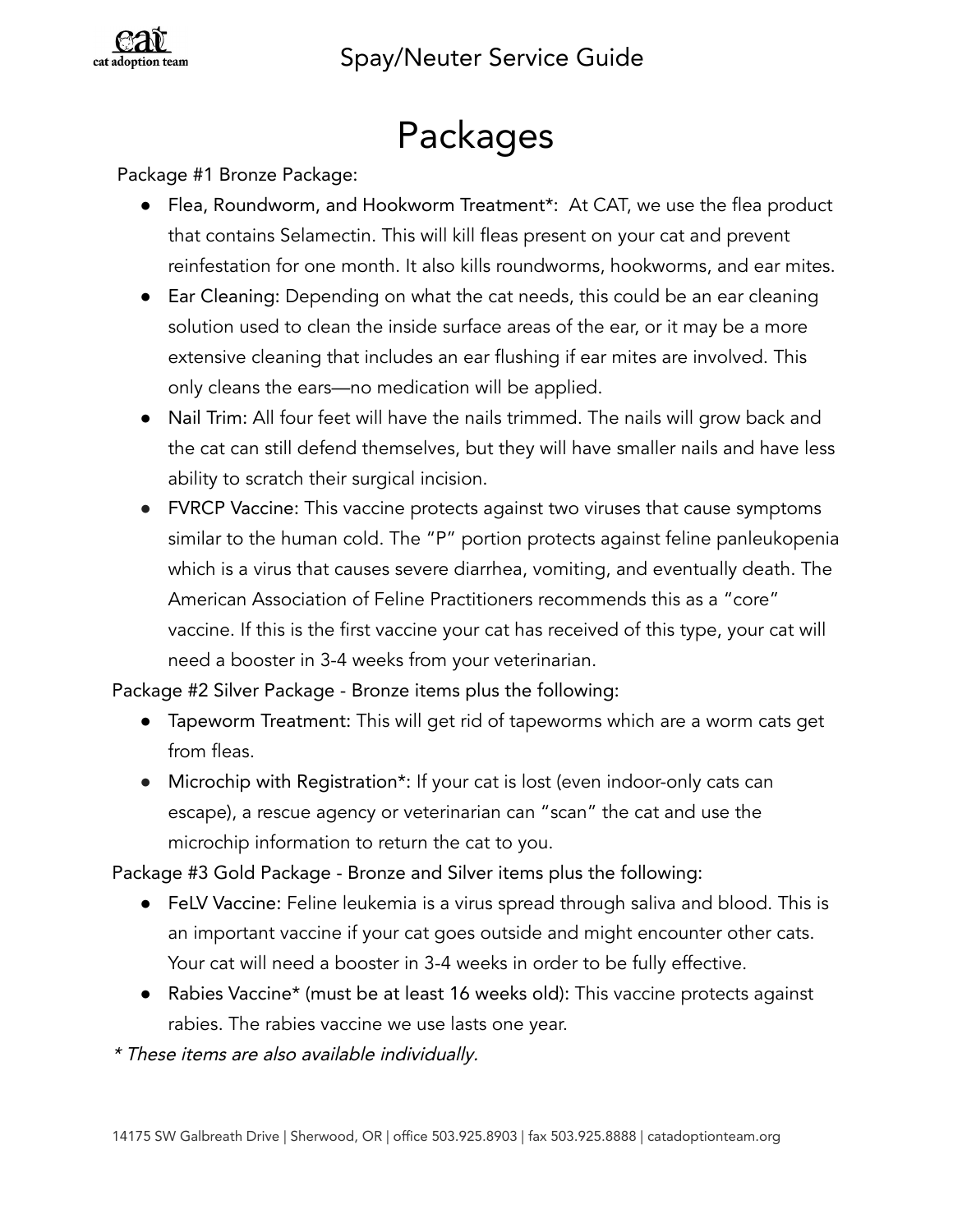### Spay/Neuter Service Guide



### Individual Items

- **●** Collar and Identification(ID) tag: An ID tag and breakaway collar help decrease your cat's risk of becoming lost. Only 5% of cats that are brought into shelters as strays are reclaimed by their owners\*\*. Help your pet stay found. Even if your cat is microchipped, a collar and tag will quickly and easily alert people that your cat has a home.
- Tapeworm Treatment: This will get rid of tapeworms which are a worm cats get from fleas.
- Ear Cleaning: Depending on what the cat needs, this could be an ear cleaning solution used to clean the inside surface areas of the ear, or it may be a more extensive cleaning that includes an ear flushing if ear mites are involved. This only cleans the ears—no medication will be applied.
- FeLV Vaccine: Feline leukemia is a virus spread through saliva and blood. This is an important vaccine if your cat goes outside and might encounter other cats. Your cat will need a booster in 3-4 weeks in order to be fully effective.
- FeLV/FIV/Heartworm Test: FeLV and FIV are diseases that cats can get from the mother cat or during encounters with other cats (often during fighting). These viruses cause the cat's immune system to not work as well, so the cat becomes more susceptible to disease. Cats with these diseases often do not live as long, especially if they are outdoors where they will encounter diseases they won't be able to fight.
- **●** Flea, Roundworm, and Hookworm Treatment\*: At CAT, we use the flea product called Selamectin. This will kill fleas present on your cat and prevent reinfestation for one month. It also kills roundworms, hookworms, and ear mites.
- FVRCP Vaccine: This vaccine protects against two viruses that cause symptoms similar to the human cold. The "P" portion protects against feline panleukopenia which is a virus that causes severe diarrhea, vomiting, and eventually death. The American Association of Feline Practitioners recommends this as a "core"